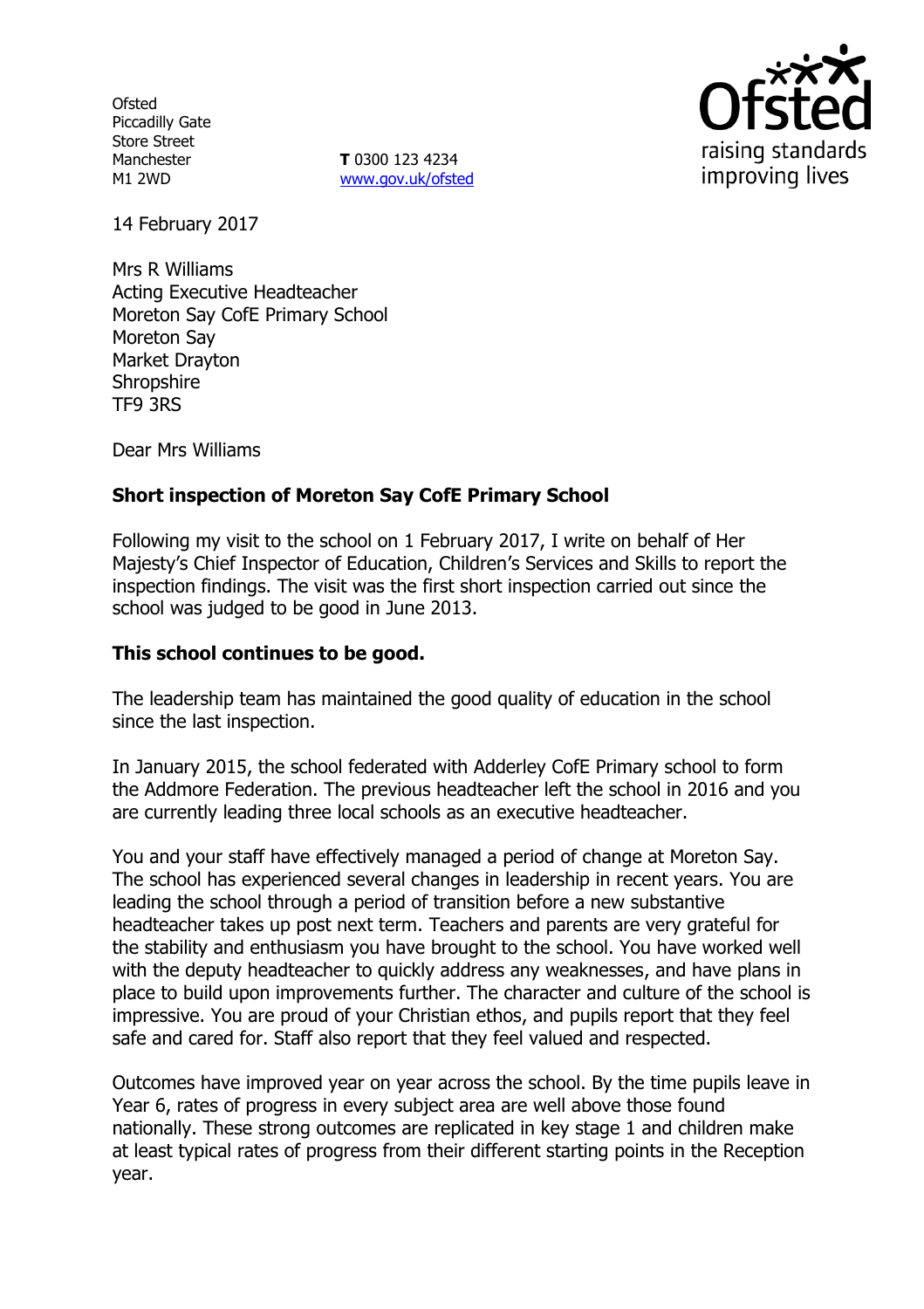

At the last inspection, the school was asked to increase the proportion of outstanding teaching by sharing good practice and making better use of targets. The school has successfully addressed this area for improvement. Your monitoring records, and the consistently strong progress evidenced through assessment information and work in pupils' books, is testimony to the improvements in teaching. Teachers have had opportunities to share their practice across the federation. Targets are evident in books, and pupils talk confidently about what they need to do next to improve their work. However, despite the improvements in teaching, we concluded that there remains scope for an even greater degree of challenge. During the inspection, some pupils finished activities quickly and teachers did not always pose sufficiently challenging questions.

The early years foundation stage has developed following staff training, support from the local authority and improvements to the learning environment. However, some of these improvements are not yet fully embedded or resulting in more rapid rates of progress for all children. Though gaps between the attainment of boys and girls are being addressed, you acknowledge that work must continue to diminish any difference.

# **Safeguarding is effective.**

The leadership team has ensured that safeguarding arrangement are fit for purpose. Staff know pupils exceptionally well and are alert to their needs. The teachers and support staff that I spoke to demonstrated a very good understanding of the school's procedures and risk factors associated with different forms of abuse.

The local authority also judge safeguarding to be effective and are supporting the school to review and audit records and processes following the changes in leadership.

# **Inspection findings**

- The early years foundation stage is improving. The proportion of children who achieve the early learning goal is variable from year to year though this is in part due to the size and context of different cohorts. For example, in 2016 there were 10 boys in the Reception year. This last cohort were effectively supported by changes to the learning environment and a specific focus on developing literacy skills. Children also benefit from a strong transition programme with the adjoining private nursery. Children are not always sufficiently challenged in their learning. The quality of teachers' questioning and improvements to the outdoor learning environment require further monitoring and support.
- Disadvantaged pupils are well supported through a range of intervention programmes and additional adult support. The progress of this group is carefully tracked and any underachievement is quickly acted upon. Pupils' books evidence strong rates of progress. Pupils that I spoke to have a thorough understanding of what they need to do next to improve their work. Governors scrutinise the progress of disadvantaged pupils and ensure that leaders are challenged about the use of the pupil premium. However, in this academic year, leaders and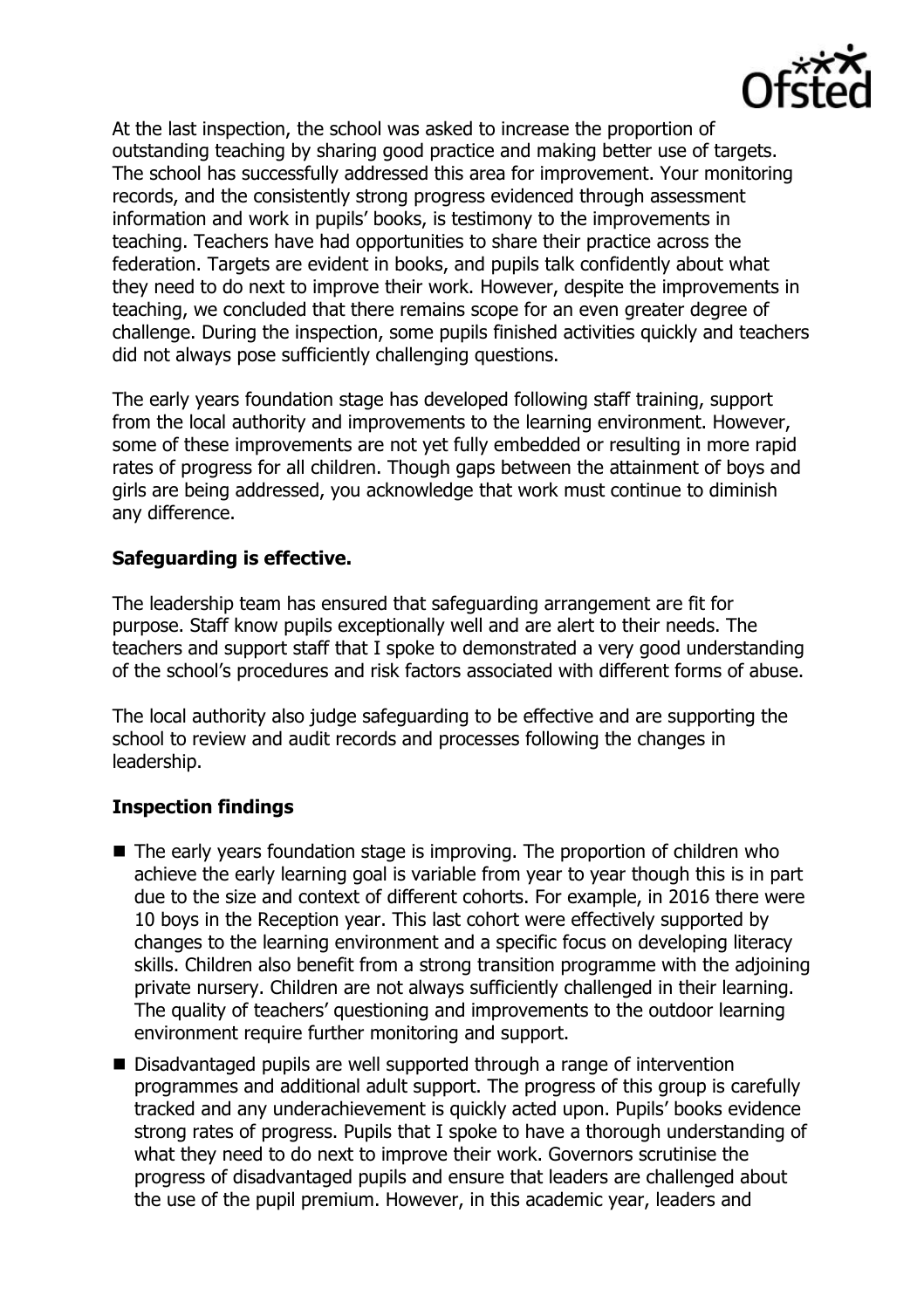

governors have not yet formalised their expenditure plans into a published document for the school's website.

- The governing body has been reconstituted following the federation with Adderley CE Primary. This has strengthened the school's capacity for improvement. Governors have a range of skills and abilities and a clear view of the school's strengths and areas for development. Governors have adapted minutes from their meetings to help strengthen the extent to which they challenge and support leaders. These actions demonstrate their desire to secure further improvement and hold leaders to account. Governors are aware that due to changes in leadership, some aspects of the school's website do not fully meet the Department for Education's guidance on what schools must publish online. They have plans to rectify this under the new leadership of the acting executive headteacher. Governors are also making arrangements to make a new appointment following the resignation of the chair of the governing body due to relocation.
- The local authority know the school well and judge its effectiveness accurately. Advisers visit the school at least termly, and have provided a programme of support to develop the teaching of literacy and provision within the early years. Leaders have attended training sessions with local authority advisers to hone their self-evaluation skills. As a result of the training, leaders' self-evaluation of the school is thorough and frank. Leaders are clear about the school's strengths and what actions need to be taken to improve further.
- The teaching of reading is highly effective. Pupils read with fluency and confidence. Reading diaries evidence regular opportunities for pupils to read to an adult at home and in school. In Year 2, the pupils that I heard read are building well upon their phonics skills. They talk with confidence about their books and their understanding of the text. Pupils are also able to successfully decode many complex words.
- The majority of parents are happy with the school and its strong sense of community. Comments from parents included, 'Moreton Say has provided my three children with an excellent education and an extremely good grounding for secondary school.' Parents also identify how pleased they are with the range of activities available, including the 'forest school'. During the inspection, some parents raised concerns about communication and the changes in leadership in recent years. These views were fed back to leaders and governors who are aware of the difficulties that changes in staffing have brought to the school. Governors have made interim arrangements to stabilise the school and have appointed a new headteacher to start next term. Leaders are aware of the need to also develop lines of communication.
- Attendance is in line with national levels but is low for some groups of children. This variation is as a result of the size of different groups and the specific needs of individual pupils. In a small school, one or two children can have a significant impact on percentages. The school tracks attendance carefully and uses other agencies to support their work should the need arise.
- Staff that I met with during the inspection, and those that responded to Ofsted's survey, are overwhelmingly positive about the leadership of the school and the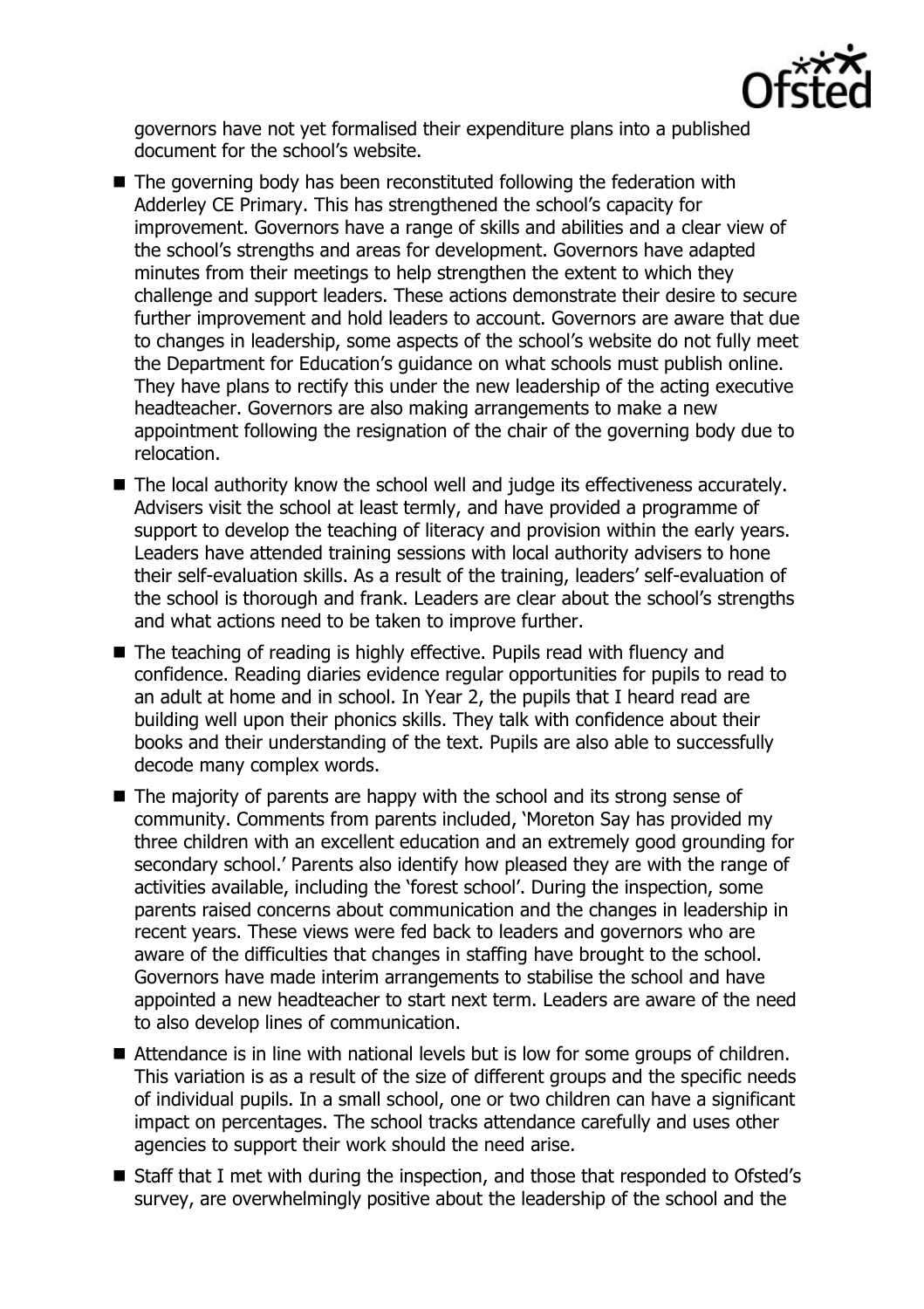

support that they receive. All staff feel that they are motivated and respected. One member of staff described Moreton Say as, 'a wonderful nurturing school'.

## **Next steps for the school**

Leaders and those responsible for governance should ensure that:

- $\blacksquare$  improvements in the early years, including the promotion of literacy skills, are built upon further so that any differences between the attainment of boys and girls continues to diminish
- teachers' planning and questioning offers pupils an even greater level of challenge
- the Department for Education's guidance on what schools must publish online are fully met.

I am copying this letter to the chair of the governing body, the director of education for the Diocese of Lichfield, the regional schools commissioner and the director of children's services for Shropshire. This letter will be published on the Ofsted website.

Yours sincerely

#### Jonathan Keay **Her Majesty's Inspector**

## **Information about the inspection**

I met with you, your deputy headteacher and the federation's special educational needs co-ordinator to discuss the school's self-evaluation and school development plan. We devised the following key lines of enquiry to examine the effectiveness of the school: the extent to which leaders have created a culture of safeguarding; how the school has responded to the variation in outcomes for different groups in the early years; how effectively pupil premium expenditure is used to support disadvantaged pupils; and the accuracy and rigour of leaders and governors in selfevaluating the school and securing improvements.

I observed teaching in the early years and in key stages 1 and 2. I heard two pupils read from Year 2.

I met with four members of the school's governing body. I met with a group of staff to discuss professional development and safeguarding. I held a meeting with the local authority school improvement adviser.

I spoke to pupils throughout the day and met with parents at the school gate. I reviewed the 22 parental responses to Ofsted's free text service and 23 responses